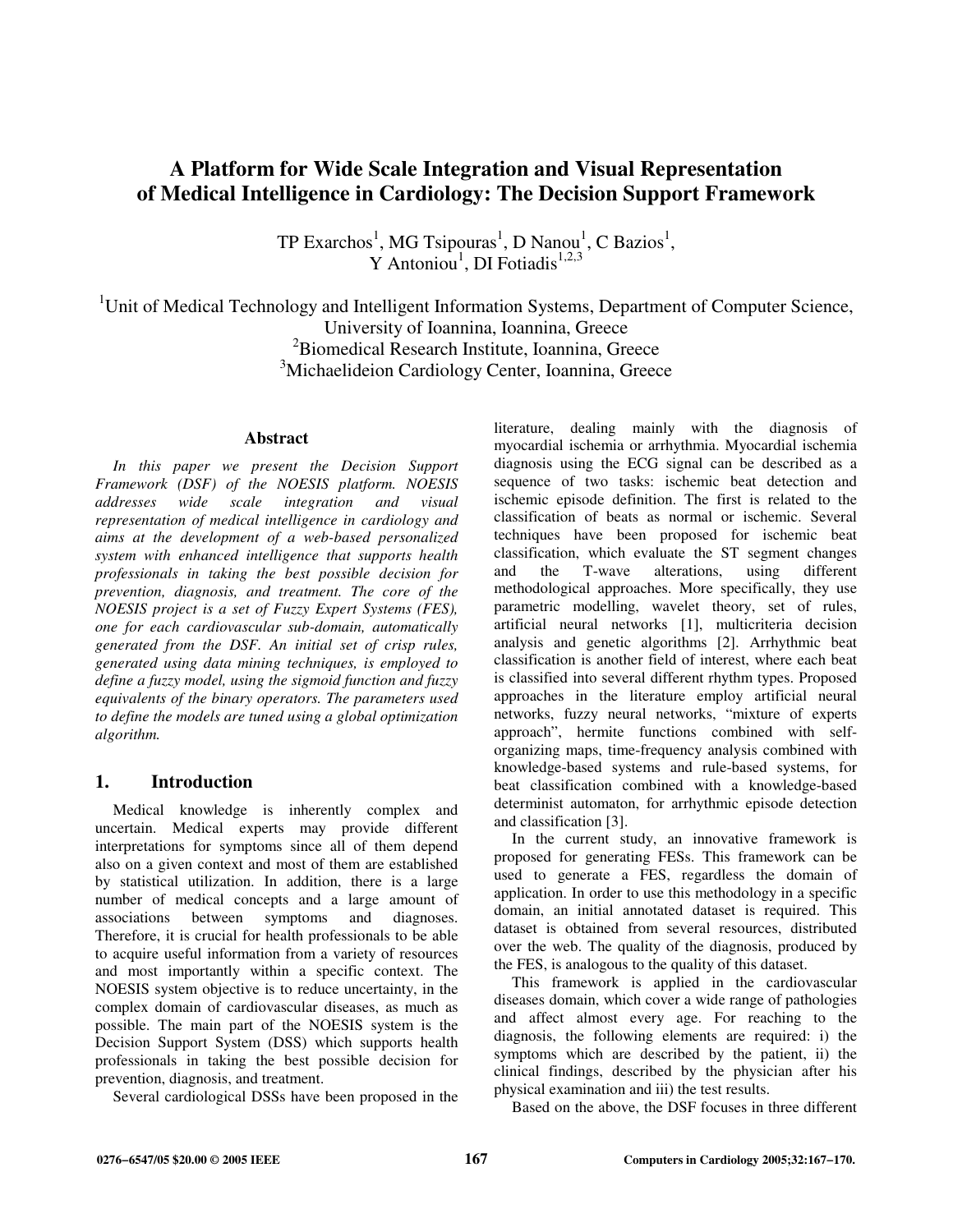functionalities: (a) Propose Diagnosis, which includes early diagnosis of coronary artery disease (CAD), myocardial ischemia diagnosis and arrhythmia diagnosis. (b) Propose Therapy which includes prediction of clinical restenosis in patients undergoing angioplasty with stenting and treatment in patients with recent valve prosthesis.

#### **2. Methods**

The proposed framework consists of 5 stages (Fig. 1): (1) Continuous features discretization, (2) Association rule mining, (3) Association rule pruning, (4) Development of a fuzzy model, (5) Threshold optimization. After the application of these stages to an initial annotated dataset, obtained from distributed over the web databases, a FES is generated.



Figure 1: The architecture of the DSF

## **2.1. Continuous feature discretization**

The continuous valued features are transformed to categorical ones in order to be used for association rule mining  $(2<sup>nd</sup> Stage)$ . This process is called discretization. The discretization approach we use is based on entropy minimization and the minimum description length principle [4]. This algorithm performs slightly better than others as reported in the literature. The algorithm uses the class entropy of candidate partitions to select a cut point for discretization. The method is then applied recursively to the two intervals of the previous split, thus creating multiple intervals for the feature. For a set of instances *S*, a feature *A*, and a cut point *P*, the class information entropy of the partition induced by *P* is given as:

$$
E(A, P; S) = \frac{|S_1|}{|S|} Ent(S_1) + \frac{|S_2|}{|S|} Ent(S_2)
$$
 (1)

where  $S_I$  and  $S_2$  are two intervals of *S* bounded by cut

point *P*, and *Ent(S)* is the class entropy of a subset *S*. For a feature *A*, the cut point *P* which minimizes Eq. (1) is selected as a binary discretization boundary. The procedure is repeated until the stopping criterion, which is based on the minimum description length principle, is reached.

## **2.2. Association rule mining**

One of the well known data mining techniques is association rule mining [5] and is perhaps the most common form of local-pattern discovery in unsupervised learning systems. Association rule mining has been extensively investigated in the data mining literature. It typically aims at discovering associations between items in a transactional database. Given a set of transactions (instances)  $S = \{T_1, \ldots, T_n\}$  and a set of items  $I = \{i_1, \ldots, i_g\}$ such that any transaction *T* in *S* is a set of items in *I*, an association rule is an implication  $X \Rightarrow Y$  where the antecedent *X* and the consequent *Y* are subsets of a transaction *T* in *S*, and *X* and *Y* have no common items. The most widely used framework for association rule evaluation is the support-confidence framework. The *support* of an association rule  $X \Rightarrow Y$  is the ratio of the transactions which contain the itemsets *X* and *Y* to the total number of transactions in the database. The confidence of an association rule  $X \Rightarrow Y$  is the ratio of the transactions which contain the itemsets *X* and *Y* to the transactions which contain the itemset *X*.

In the proposed framework, we extract association rules that have as consequent only the class attribute. These rules are called Class Association Rules (CARs) and are extracted with the Apriori algorithm [5], using user specified minimum support and minimum confidence thresholds.

## **2.3. Association rule pruning**

Usually, the number of rules generated from association rule mining algorithms is huge. For this reason pruning is applied in order to cut down the number of generated rules. The proposed framework uses two pruning mechanisms: First using the pessimistic error based method. More specifically if rule *r*'s pessimistic error rate is higher than the pessimistic error rate of rule *r -* (the latter is obtained by deleting one condition from the conditions of *r*), then rule *r* is pruned. The second pruning technique is the one followed by the CBA algorithm [6]. This technique divides the rules into "*correct rules"* and "*wrong rules"* and keeps only the *correct rules* as the final set of rules.

## **2.4. Development of fuzzy model**

The generated rules are crisp and are transformed to fuzzy rules. Fuzzy logic has been proposed as a way to represent and manage the vagueness that arises in the data or the expert knowledge concerning a certain problem.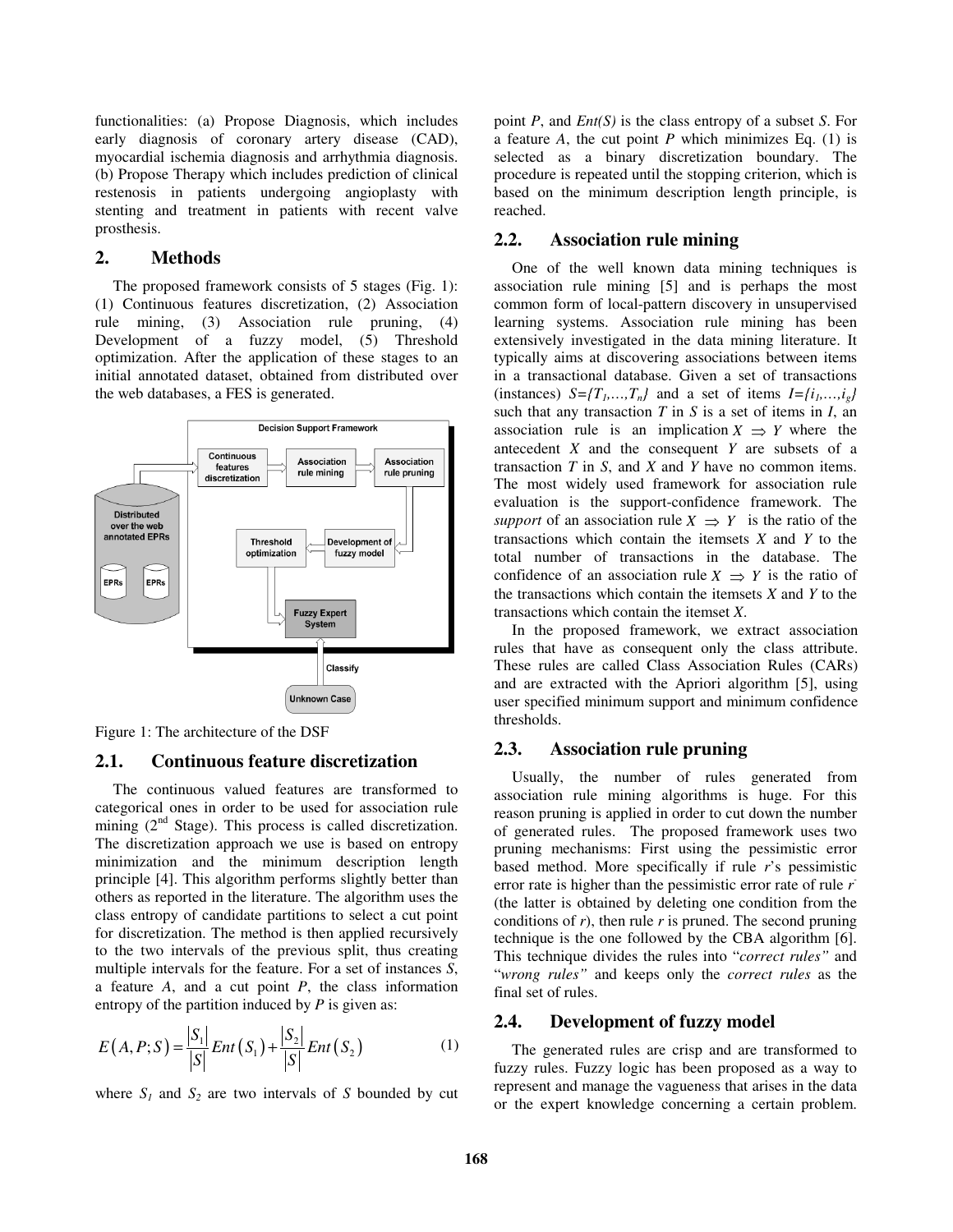Membership functions are a fundamental aspect in set theory, measuring the certainty of an object *x* belonging to a set *S* . Sigmoid function, which can be used as fuzzy membership function, is defined as:

$$
g_f(x, a, b) = \frac{1}{1 + e^{a(b-x)}}.
$$
 (2)

A fuzzy model is comprised from  $R_i$  fuzzy rules  $(i = 1, ..., R)$ . Each rule  $R_i$  is formed as a combination of  $r_{i,j}$  simple rules (  $j = 1,...,r$  ), as follows:

$$
R_{i}\left(d^{l},\theta_{i}\right) = G_{OR}\left(\begin{matrix}r_{i,1}\left(d^{l},\theta_{i,1}^{a},\theta_{i,1}^{b}\right),...,\\ r_{i,a_{1}}\left(d^{l},\theta_{i,a_{1}}^{a},\theta_{i,a_{1}}^{b}\right)\end{matrix}\right),\newline R_{i}\left(d^{l},\theta_{i}\right) = G_{OR}\left(\begin{matrix}r_{i,a_{1}+1}\left(d^{l},\theta_{i,a_{1}+1}^{a},\theta_{i,a_{1}+1}^{b}\right),...,\\ r_{i,a_{2}}\left(d^{l},\theta_{i,a_{2}}^{a},\theta_{i,a_{2}}^{b}\right)\end{matrix}\right),\newline \left(\begin{matrix}r_{i,a_{1}+1}\left(d^{l},\theta_{i,a_{1}+1}^{a},\theta_{i,a_{1}+1}^{b}\right),...,\\ r_{i,m}\left(d^{l},\theta_{i,m}^{a},\theta_{i,m}^{b}\right)\end{matrix}\right),\newline
$$

where  $\theta_i = \left\{\theta_{i,j}^a, \theta_{i,j}^b\right\}, j = 1, ..., m$ . Simple rules  $r_{i,j}$  (the  $i^{th}$  simple rule in the  $i^{th}$  rule) are defined as:

$$
r_{i,j}\left(d^{l},\theta_{i,1}^{a},\theta_{i,1}^{b}\right)=g_{f}\left(f_{i,j}(d^{l}),\theta_{i,j}^{a},\theta_{i,j}^{b}\right),
$$
\n(4)

where  $f_{i,j}(\cdot)$  is a function of the data  $d^l$  and  $G_{AND}$  and  $G_{OR}$  functions are the minimum (V) and maximum ( $\Lambda$ ) operators, which are fuzzy equivalent for the binary *AND* and *OR* operators. Using this approach the  $G$ <sub>*AND*</sub> and *GOR* functions are defined as:

$$
G_{AND}(a_1, a_2,..., a_k) = \bigwedge_{i=1}^{k} a_i \text{ and } (5)
$$

$$
G_{OR}(a_1, a_2,..., a_k) = \bigvee_{i=1}^k a_i.
$$
 (6)

The final decision of the fuzzy model  $M_f$  is made using the results from all rules:

$$
M_{f}\left(d^{t},\Theta\right)=F_{f}\left(R_{1},R_{2},...,R_{i}\right),\tag{7}
$$

where  $\Theta = {\theta_1, \theta_2, ..., \theta_j}$ ,  $i = 1,...,M$  and  $F_f(\cdot)$  is a function combining the outcomes of all  $R_i(d^i, \theta_i)$  fuzzy rules. The data are represented as  $D = \{d^i, c^i\},\$  $l = 1, ..., K$ , where  $d^l \in \mathbb{R}^n$  is a single pattern with *n* features,  $c^l \in \{1, 2, ..., m\}$  is its class with *m* different classes, and *K* is the number of patterns.

#### **2.5. Threshold optimization**

Formulating the training process of a model as an optimization problem is a common practice in order to construct efficient classification expert systems. The fuzzy model  $M_f(d^l, \Theta)$  is optimized using a training dataset (*Dtrain*), which is a randomly selected subset of *D*, containing equal number of patterns from each class. Then a global optimization technique is used to minimize the mean square error (MSE) cost function:

$$
F_{MSE}(\Theta) = \frac{1}{nD} \sum_{l=1}^{D} \sum_{j=1}^{n} (M_{f}(d^{l}, \Theta) - c_{j})^{2}.
$$
 (8)

After the five above stages are applied, a FES is created.

#### **3. Results**

The above presented framework has been evaluated for generating fuzzy expert systems for two medical applications: ischemic beat detection and arrhythmic beat classification. In the case of ischemic beat detection, 11 hours of two channel ECG recordings were extracted from the ESC ST-T Database [7]. The above recordings were preprocessed in order to remove noise like baseline wandering, A/C interference and EMG contamination. Then, five features were extracted from every cardiac beat (fig. 2): ST Segment Deviation, ST Segment Slope, ST Segment Area, T Wave amplitude and T Wave normal amplitude.



Figure 2: The features extracted from every cardiac beat

In addition, a sixth feature, the patient's age was also employed. The recordings resulted in 76,989 cardiac beats, from which 1,936 were used for the creation of the ischemia FES and 75,053 for testing it. The training set was constructed by selecting iteratively one out of a sequence of 40 beats. The results, in terms of sensitivity and specificity, from the application of the framework employing only the first 3 stages and then using all five stages, are presented in Table 1.